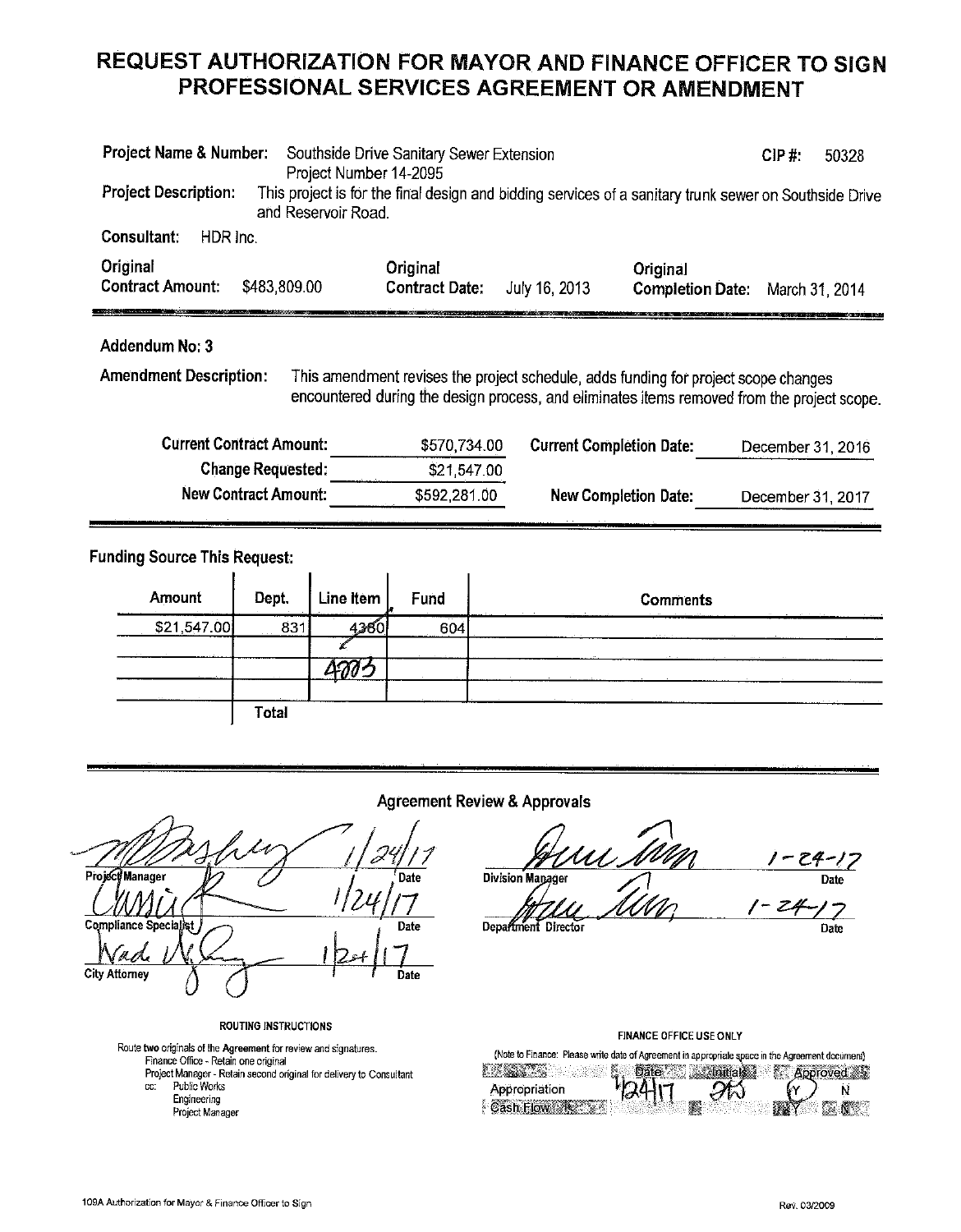#### **AMENDMENT NO. 3 TO AGREEMENT**

| <b>Project:</b>         | Southside Drive Sanitary Sewer Extension                                                   |
|-------------------------|--------------------------------------------------------------------------------------------|
| <b>Background Data:</b> | Original Contract Date: July 16, 2013<br>Owner: City of Rapid City<br>Consultant: HDR Inc. |
| Naturo of Amondmont:    | This amondment revises the project schoolule                                               |

**Nature of Amendment:** This amendment revises the project schedule, adds funding for project scope changes encountered during the design process, and eliminates items removed from the project scope. These changes are described in exhibits A, and B. The new contract completion date shall be December 31, 2017.

| <b>Current Contract Amount:</b> | S  | 570,734.00 |
|---------------------------------|----|------------|
| <b>Change Requested:</b>        | £. | 21,547.00  |
| <b>New Contract Amount:</b>     | S. | 592,281.00 |

Owner and Contractor hereby agree to modify the above referenced Agreement as set forth in this Amendment. All provisions of the Agreement not modified by this or previous Amendments remain in effect. The effective date of this Amendment is:

| <b>CITY OF RAPID CITY</b> | <b>ENGINEER</b> |
|---------------------------|-----------------|
| Mayor                     |                 |
|                           | Date:           |
| ATTEST:                   |                 |
| <b>Finance Officer</b>    |                 |
|                           |                 |

 $\sim$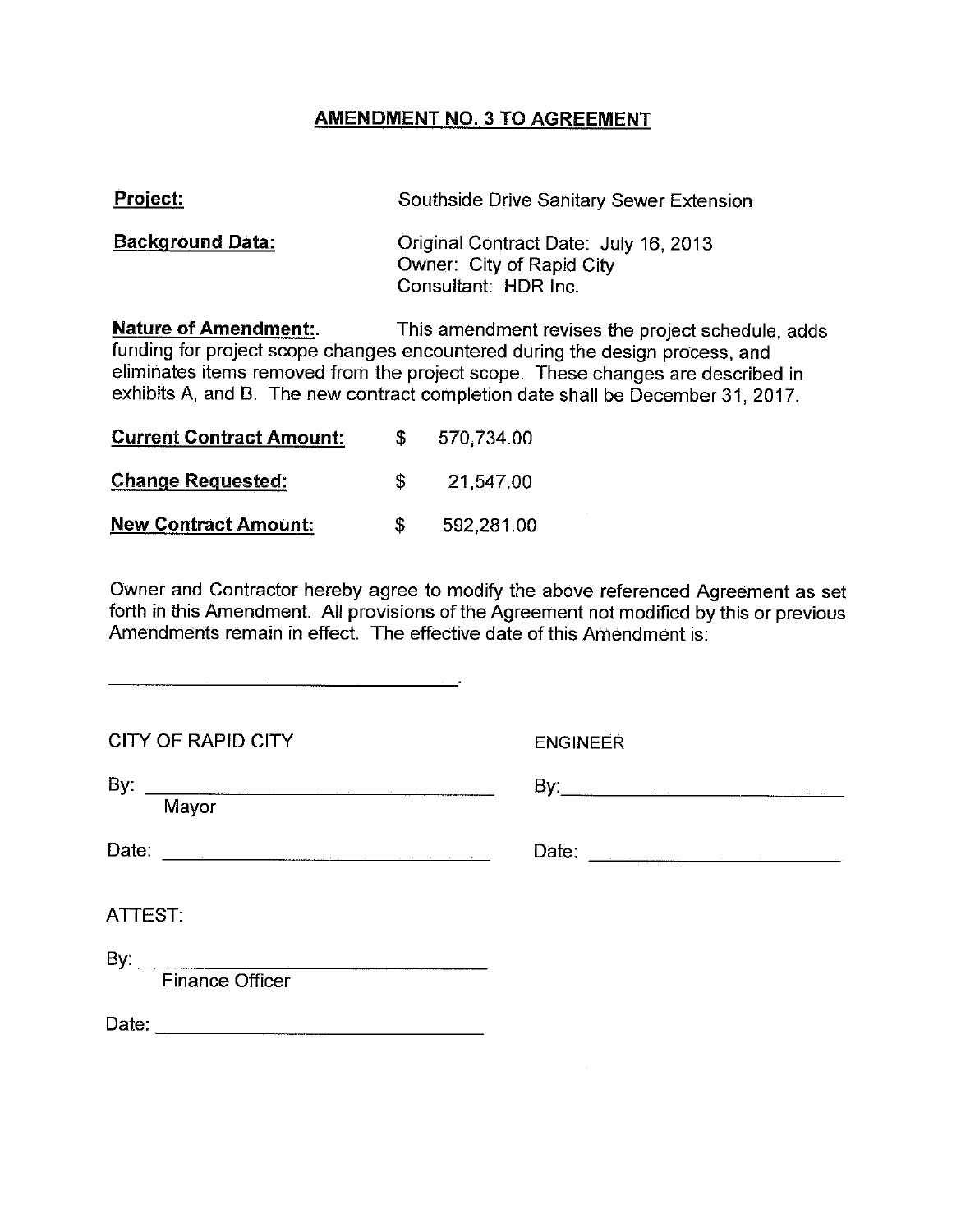# Exhibit A – Design Scope of Services – Amendment #3

## **Project Background**

HDR Engineering was selected by the City of Rapid City in July of 2013 to complete design services for the sanitary sewer extension project on the southeast side of Rapid City. Amendment #1 and #2 were previously approved for additional services including environmental permitting, bidding of two separate construction projects, additional geotechnical investigation, and additional project management efforts and labor escalation required for the extended project schedule. City Engineering staff have revised bid dates to accommodate the current bidding environment and available budgets.

### **Amended Project Design Scope of Services**

### **TASK 2A – FINAL DESIGN SERVICES**

This task consists of all services necessary to take project from Task 1 Preliminary Design Services through the Final Design Services, and shall include the following itemized services.

- A3.1 Structural Design of Cast in Place Manhole. The layout and structural design of a special manhole was provided by HDR. The design incorporated corrosion protection and will allow for a future downstream trunk sewer to relieve the existing 27" sewer located east of Felicia Street. The original project scope included manhole layout and sizing of precast manholes however the City preferred a cast in place structure at this location requiring a structural engineer.
- A3.2 Additional Construction Document Review Submittal. An additional review submittal was provided for the Southside Drive plans after 95% documents and prior to Issued for Bid documents. A preliminary set of Reservoir Road plans was provided (included in existing task 2A.6) to assist with landowner negotiations. Since that time the sewer alignment has been revised which required revisions to the construction plans.
- A3.3 Material Evaluation for Basis of Award. Following bid opening of the Southside Drive construction bids HDR provided a material evaluation for the City's use in selecting the preferred bid alternate.
- A3.4 Floodplain Development Permit. HDR applied for a Floodplain Development Permit through Pennington County. The permit was required due a portion of the project being located within the floodplain boundary. A second permit is required for the Reservoir Road project. A total of two floodplain development permits will be obtained.
- A3.5 Topographic Survey. HDR completed additional topographic survey in an area where the ground has been altered since the original survey completed in 2013.
- A3.6 Utility Location Verification. HDR coordinated utility locates and surveyed utility locations on Southside Drive. The previous approach included a single bid package and additional effort was required for separate bids.
- A3.7 Project Management: Additional Project Management requirements for schedule extension. The Reservoir Road bid date has been extended five months from the previously agreed upon schedule. Project management tasks include project monitoring and reporting, resource management and allocation based on current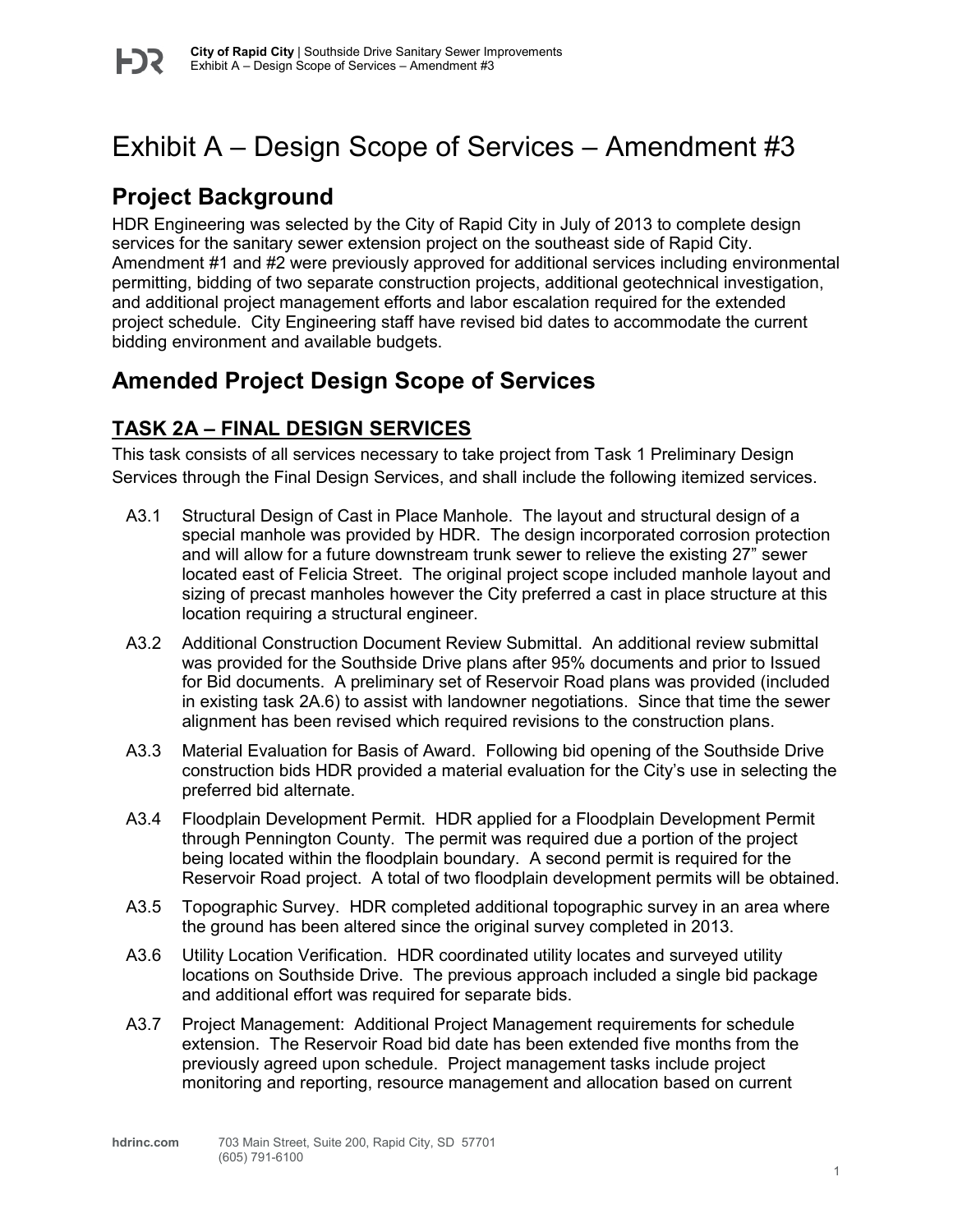activities, budgeting and monthly invoicing, coordinating with the owner and subconsultants, and HDR team meetings.

Deductions from Existing Contract:

- 2A.6 Easement Acquisition. Fewer easements were required than originally anticipated. The engineering fee has been reduced to account for a reduction in actual effort.
- 2A.7 Service Agreements. Individual service connections to the new sewer were not allowed as originally anticipated. The engineering fee has been reduced to account for a reduction in effort associated with securing service agreements.

### **Amended Project Schedule**

The revised project schedule for final design services is based on the current project status and goals for the project. The actual schedule for the Reservoir Road Construction Project is dependent on easement acquisition.

Reservoir Road Construction Project

Easements Secured February 15, 2017

65% Plan Submittal Completed December 20, 2016 100% Plan Submittal Three weeks after receiving City Review Comments Issued for Bid Plans Two weeks after receiving City Review Comments Bid Date **Anticipated April 4, 2017**